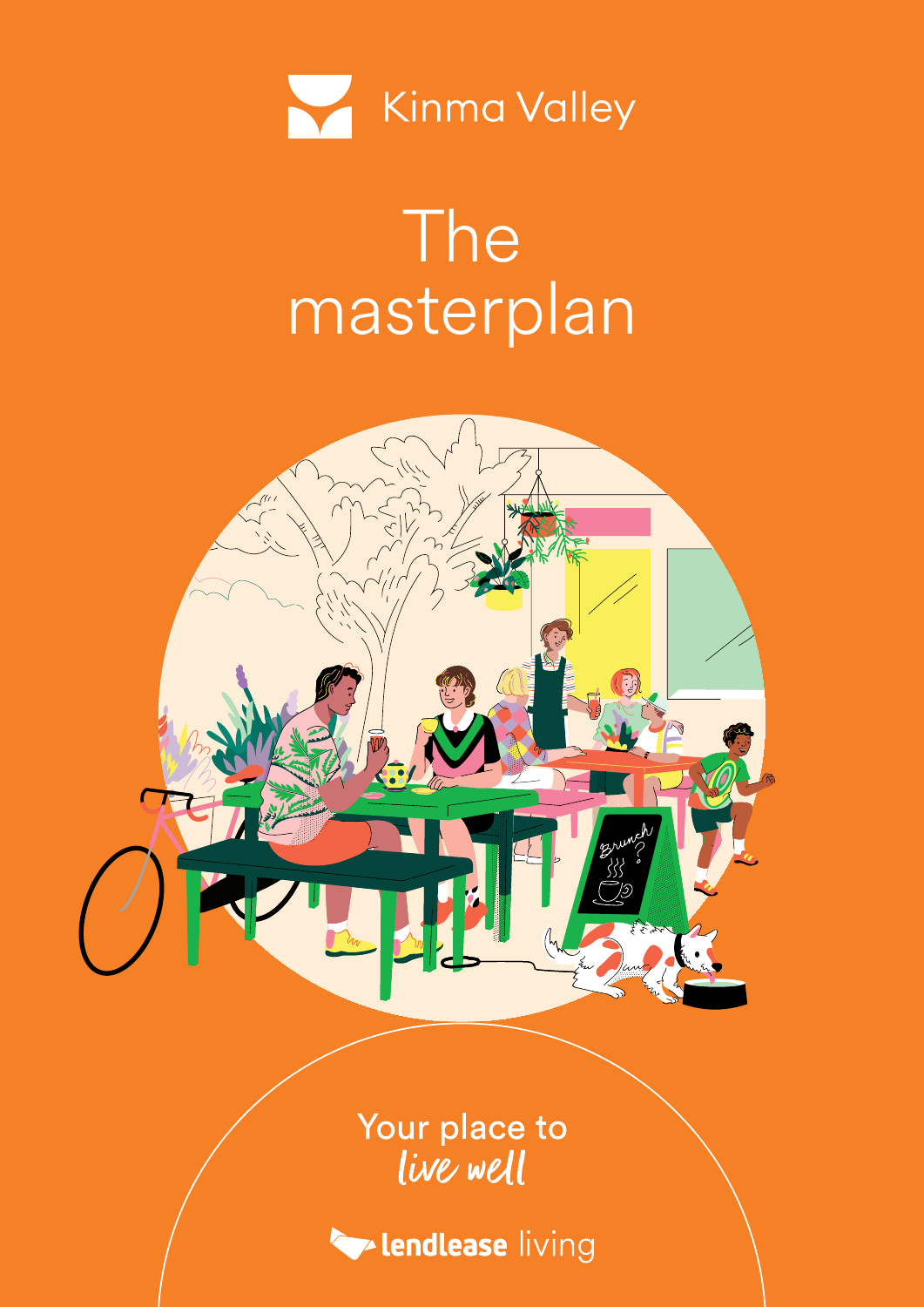

## Legend Residential  $\bullet$ **Rural Residential**  $\bullet$  $\bullet$ Open Space

- Environment Corridor
- Future Parks  $\bullet$
- Neighbourhood Centre  $\bullet$
- Display Village  $\bigcirc$
- Sales and Information **Centre**  $\bullet$

## A community that inspires people to connect.

Kinma Valley is set to become one of the most sought after addresses in the Moreton Bay area and will be home to over 6,500 residents, united by their love of the land and its location. Ideally situated near shops, schools, services and transport, this nature-rich neighbourhood embodies convenience, connection and community.

## Your happy place awaits